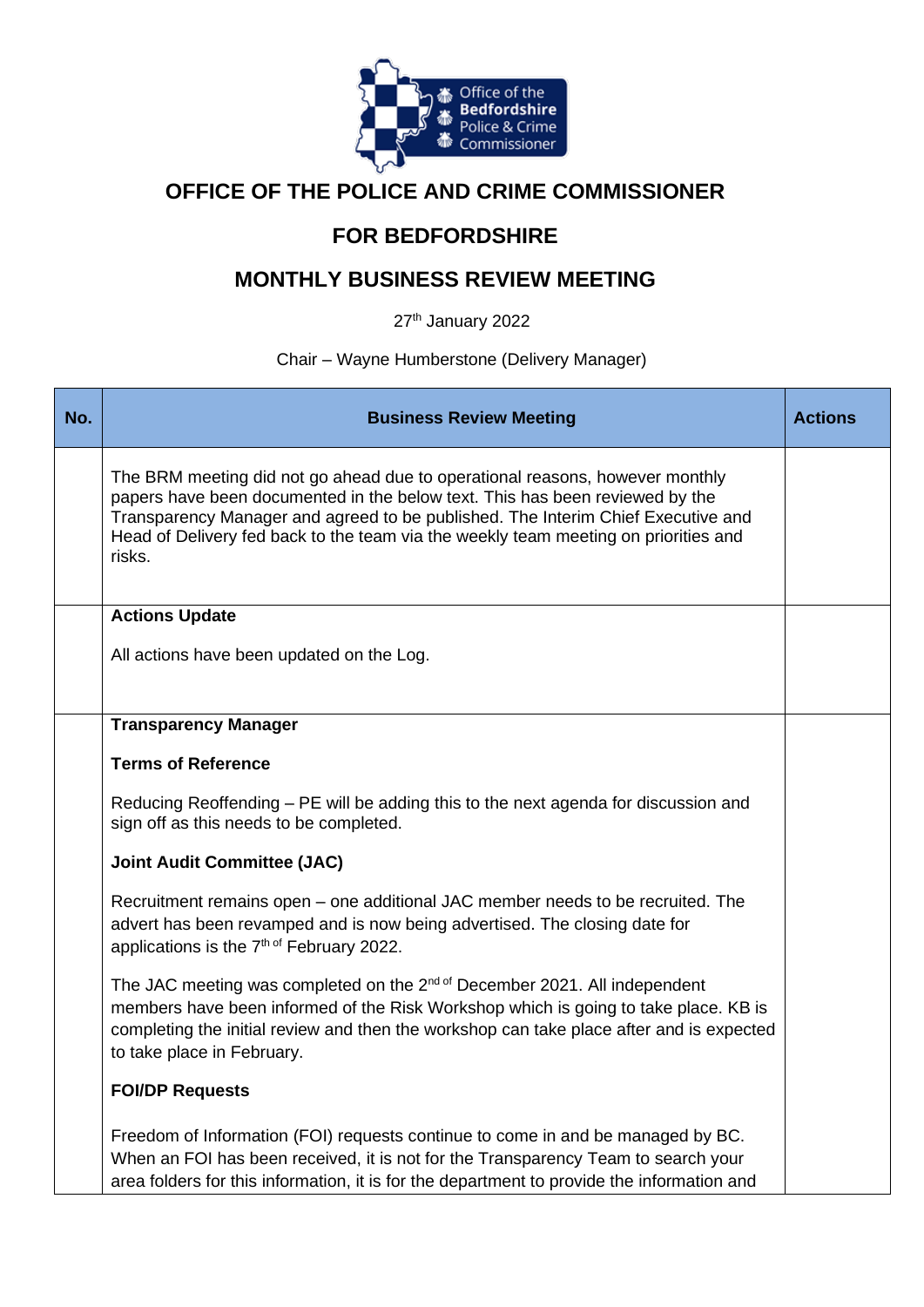

then the Transparency team will review whether any of the information is deemed restricted.

We have been receiving a higher number of FOI's, which are for the Force not the OPCC, so are being redirected.

## **ICVs/Dogs**

The ICV Panel meeting took place on the 15th of December. The PCC attended the online meeting which was well received by all ICVs. The PCC thanked the ICVs for their continued to support and dedication to the scheme.

Physical visits are going well with issues being worked through. The monthly meeting which takes place between the Force and the OPCC which focusses on Custody has highlighted there are concerns surrounding the demand and staffing in the Custody suite. The Force Exec and OPCC are aware.

#### **LQCs/Misconduct**.

The OPCC is currently having ongoing conversations about the LQC function. KB will update all when a resolution is agreed.

The OPCC is currently working through the process for a PAT Chair hearing.

## **Complaints**

Two new reviews have been received since the last BRM meeting, 12 have been finalised and two are outstanding. No reviews have been upheld, however OPCC oversight has been submitted to PSD.

KB has informed all OPCC staff of the complaints process – the OPCC receive complaints in many ways - phone, email, social media, specific individuals within the team. KB has confirmed that the OPCC does not deal with, investigate, make enquiries about complaints against Bedfordshire Police in any way – only Chief Constable complaints or reviews.

If any of the team need more information on this, please contact KB.

The OPCC has received several complaints against the Chief Constable however they have not been recorded due to the action complained about not being about the Chief Constable conduct.

Complainants continue to challenge this; however, the Independent Office of Police Conduct (IOPC) guidance is clear that if it is about a function that is delegated to another within the organisation and not about the Chief Constable conduct – it cannot be recorded as a Chief Constable complaint, and it must be passed back to the Force for the appropriate authority to review and make a recording decision.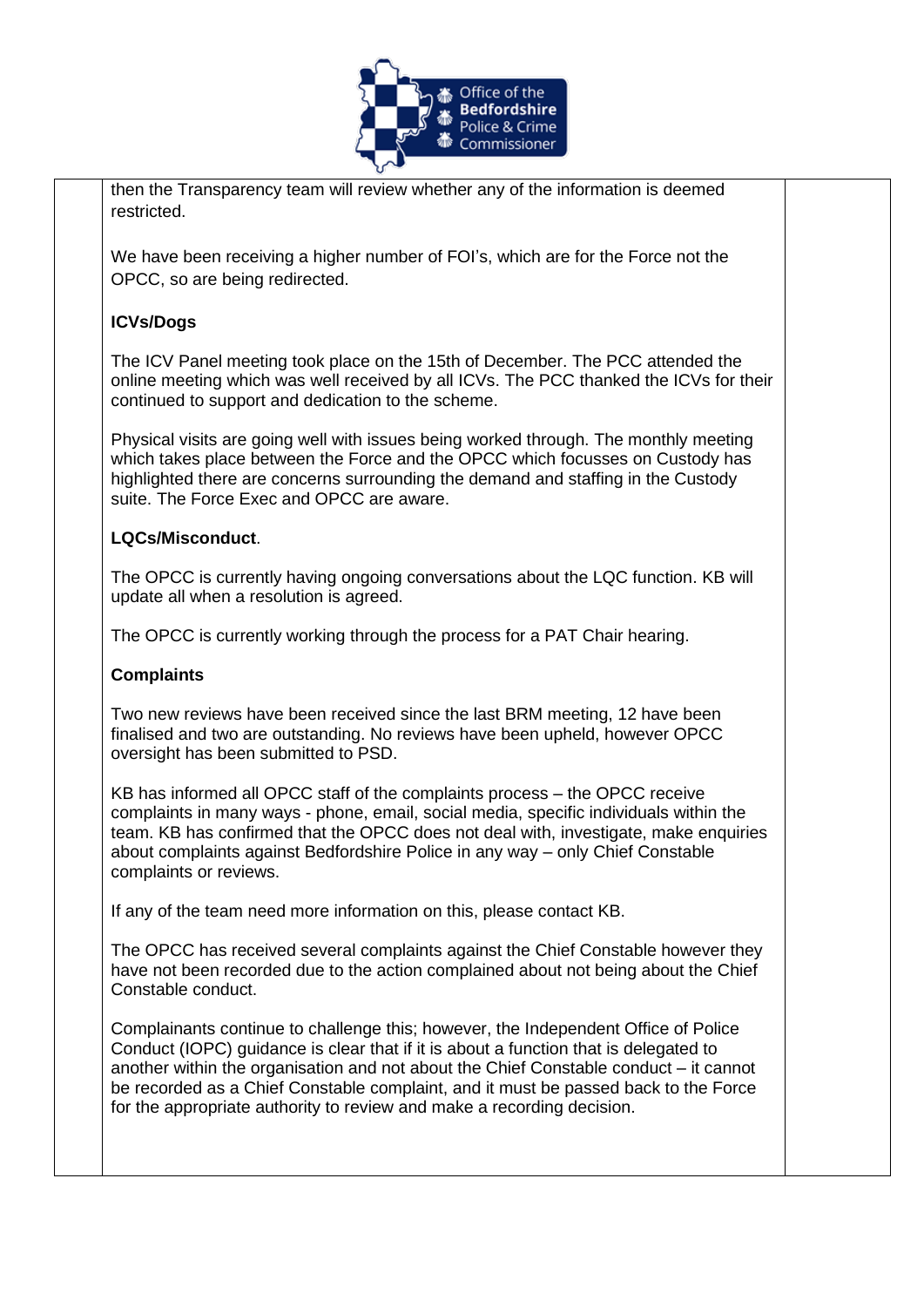

| <b>Decisions</b>                                                                                                                                                                                                                                                                                 |  |
|--------------------------------------------------------------------------------------------------------------------------------------------------------------------------------------------------------------------------------------------------------------------------------------------------|--|
| In regards to the Information Document that is published monthly, KB held a meeting<br>with the Force Exec and is currently working on a new template to ensure that the<br>information aligns with the Police and Crime Plan.                                                                   |  |
| <b>Victim Care</b>                                                                                                                                                                                                                                                                               |  |
| <b>Bedfordshire Victim Care Services (BVCS)</b>                                                                                                                                                                                                                                                  |  |
| Performance - Qualitative and quantitative                                                                                                                                                                                                                                                       |  |
| Referrals into BVCS for January so far from the Force are 454. Referrals pulled through<br>by BVCS are 129. There were 49 agency referrals and 9 self-referrals. SP reported that<br>the referrals from the Force are still low and that this will be addressed at the end of the<br>month.      |  |
| <b>Communication plans to share</b>                                                                                                                                                                                                                                                              |  |
| The renaming from Signpost to Bedfordshire Victim Care Services (BVCS) has been<br>completed. LF is working alongside the BVCS team to get a Facebook page setup and<br>running and hopefully this will increase BVCS profile so that they can receive more self-<br>referrals into the service. |  |
| The new branded literature has been sent out to every doctor's surgery and Police<br>Station in the county. SP has visited Luton and Dunstable Police Stations and placed<br>BVCS posters around the stations as well as given leaflets and business cards to the<br>front offices.              |  |
| <b>Bedfordshire Police Partnership Trust:</b>                                                                                                                                                                                                                                                    |  |
| Performance - Qualitative and quantitative                                                                                                                                                                                                                                                       |  |
| Referrals to the Scheme for December were 86 and January 56. SP reported that<br>January is typically a slow month for the Charity.                                                                                                                                                              |  |
| <b>Communication plans to share</b>                                                                                                                                                                                                                                                              |  |
| The Charity are now working alongside the Fire Service.                                                                                                                                                                                                                                          |  |
| <b>Project Manager - Policing and Contact</b>                                                                                                                                                                                                                                                    |  |
| <b>Anti-Bullying Campaign</b>                                                                                                                                                                                                                                                                    |  |
| This project is 75% completed. Currently awaiting photos from supporters. There are no<br>risks or issues to raise currently.                                                                                                                                                                    |  |
|                                                                                                                                                                                                                                                                                                  |  |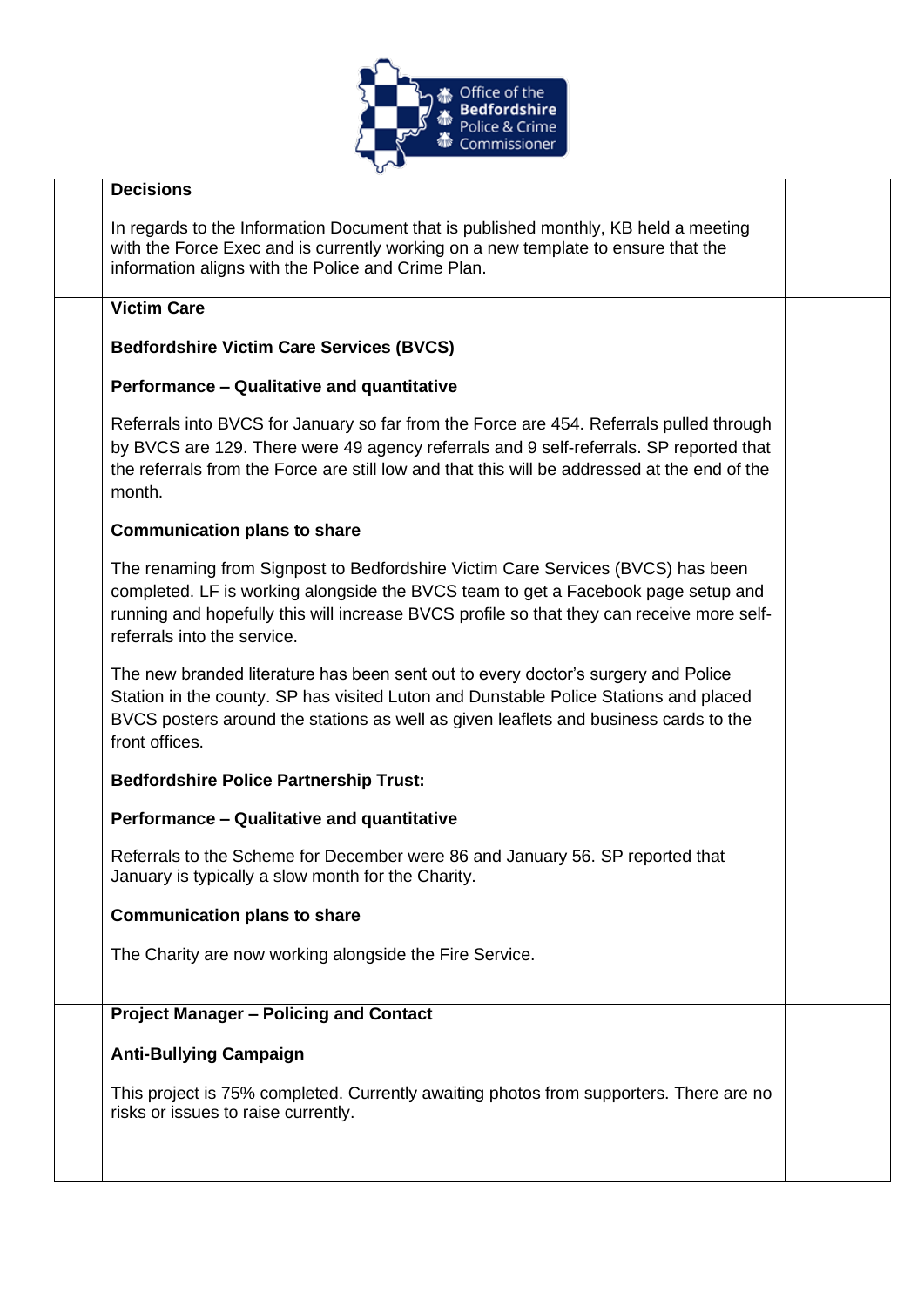

## **Road Funds**

The deadline for submission of applications was 10<sup>th</sup> December 2021 and there was a total of 19 submissions received. A provisional date for the PCC to review this is set for 27th of January. There are no issues or risks identified for this project at this time.

## **Safer Streets 2**

The Safer Streets 2 Hub opened on the 10<sup>th</sup> of January 2022 and is open every Monday between the hours of 10:00 - 1400. Door knocks are on target and continue to rollout Smart Water and Ring Doorbells. PE is still looking at options regarding funding for CCTV due to lead time for suppliers.

#### **Safer Streets 3**

The surveys have been completed for CCTV and lighting for Safer Streets 3. Orders are in for personal alarms and property has been identified for safe spaces.

#### **Communications Officer**

#### **Press release schedule update**

- Precept survey last push before survey closes
- Residents praise safer streets project team in helping to tackle issues in the Manshead area
- Safer Streets project set to open new Community Hub in Dunstable in bid to help residents feel safe

#### *Upcoming press releases*

- Precept outcome
- Rural Crime focus/investment
- Facebook Live events PCC interviewing officers/staff

## **Bedfordshire Victim Care Services (BVCS)**

LF is continuing to share tweets and a new Facebook page will be set up for BVCS this month.

#### **Website**

Ongoing enhancements and tweaks to the website.

## **AOB**

There are plans for Facebook Lives and 'Carpool with the Commissioner' with the same objective of educating the public of the impact that the work of police/staff has on communities, how we are beating crime in Bedfordshire and what some of our colleagues concerns and frustrations are.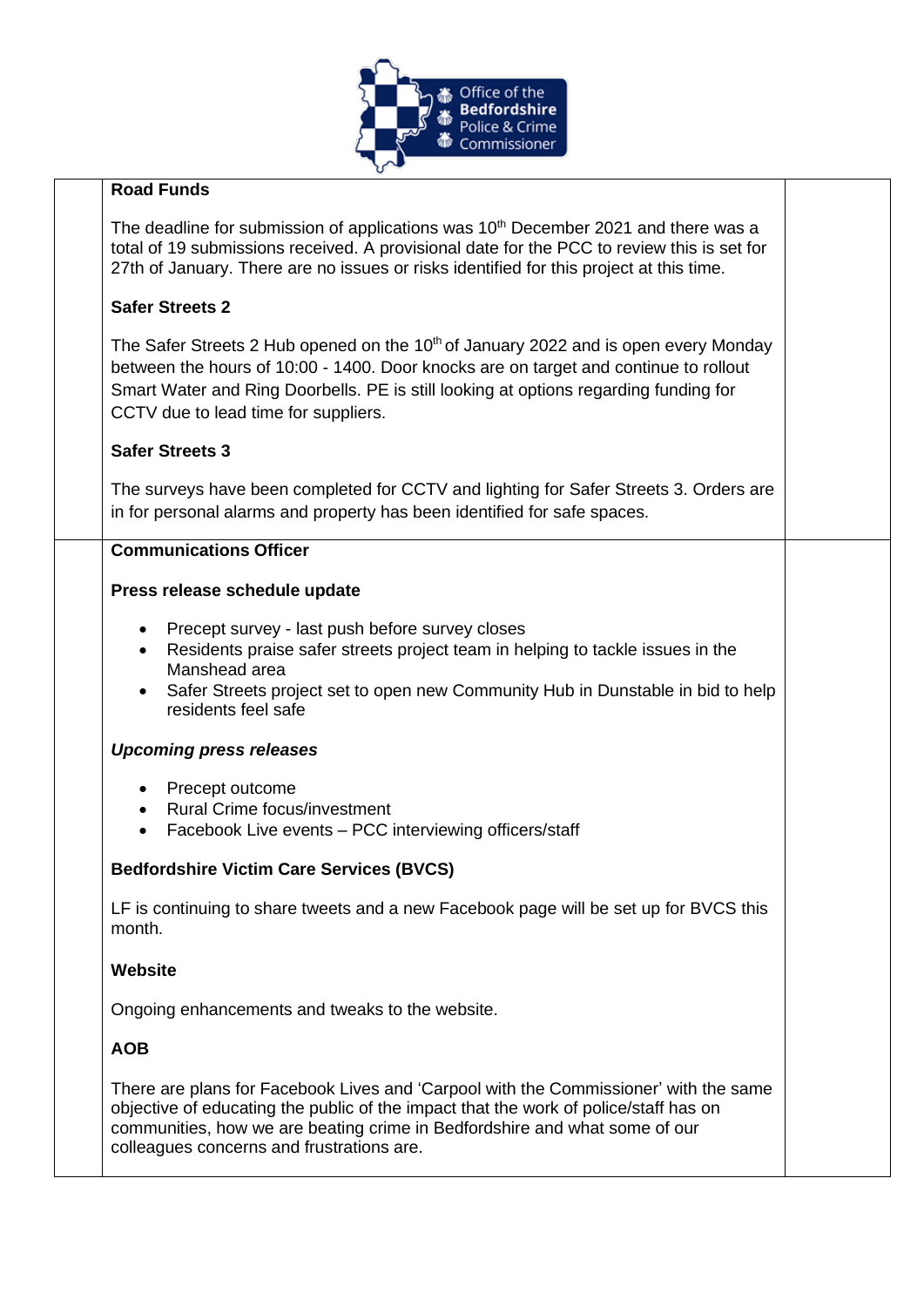

# **Events Officer**

#### **Events schedule**

| <b>JAN</b> |                                                    |
|------------|----------------------------------------------------|
| 25th       | <b>Full Council Meeting - Luton</b>                |
| 26th       | <b>Rural Crime Day</b>                             |
| 26th       | Leighton/Linslade & Rural Priority Setting Meeting |
| <b>FEB</b> |                                                    |
| 2nd        | Rural Villages - Day of Action                     |
| 8th        | Full Team Catch Up                                 |
| 9th        | PCC Visit - Develop                                |
| 9th        | PCC Visit - The Safer Luton Partnership            |
| 9th        | PCC Visit - Right Track                            |
| 9th        | PCC & Ward/Council Meeting - Central Beds          |
| 22nd       | PCC Visit - QPCO                                   |
| 23rd       | <b>PCC Visit - Embrace</b>                         |
| 23rd       | <b>PCC with St. Giles Trust</b>                    |

## **Beds Youth Council (BYC)**

This month's theme was Drink Driving.

#### **AOB**

#### **Full Office Meeting**

4 meetings have been booked in for 2022. The next full team catch up is  $8<sup>th</sup>$  February 2022 at 10:30am – 11:30am.

#### **Annual Survey**

The first draft has been signed off.